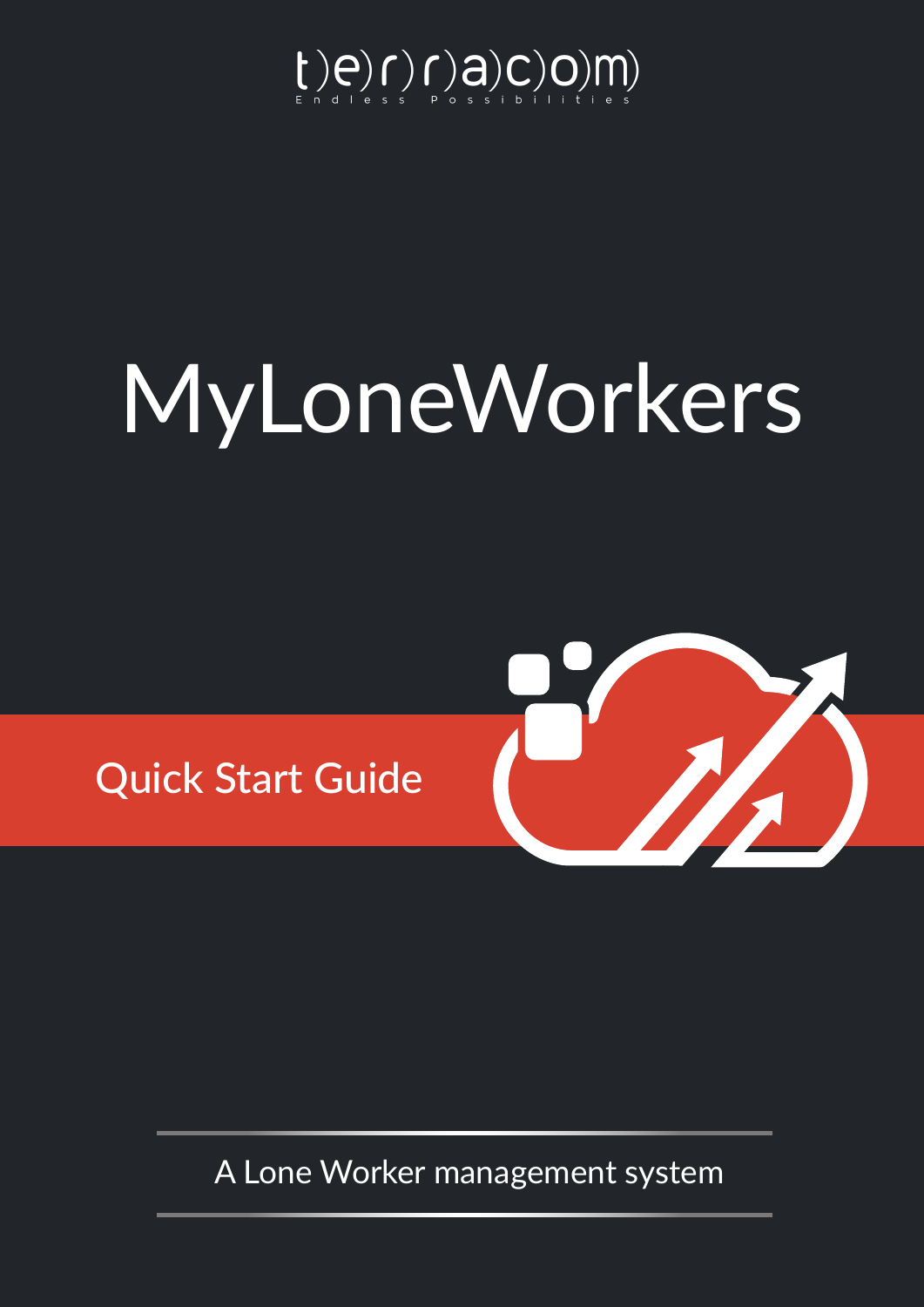# **A LITTLE BIT ABOUT MYLONEWORKERS**



yLoneWorkers is an innovative worker tour monitoring system which helps companies manage their workers remotely in real-time and get full control over the worker tours accomplished in any location worldwide.

> *Safety is a small investment for a rich future.*

yLoneWorkers system relieves workers from daily time consuming processes such as filling paper reports and making repetitive phone calls to the Monitoring Center that provoke confusion and misunderstandings. **M**

The whole procedure is defined by strict guidelines and simple actions to take. Workers can quickly send incidents reports, implement tasks and any other worker service by taking advantage of the last innovations in technology.

 $\alpha$ *Prepare and prevent Don't repair and repent.*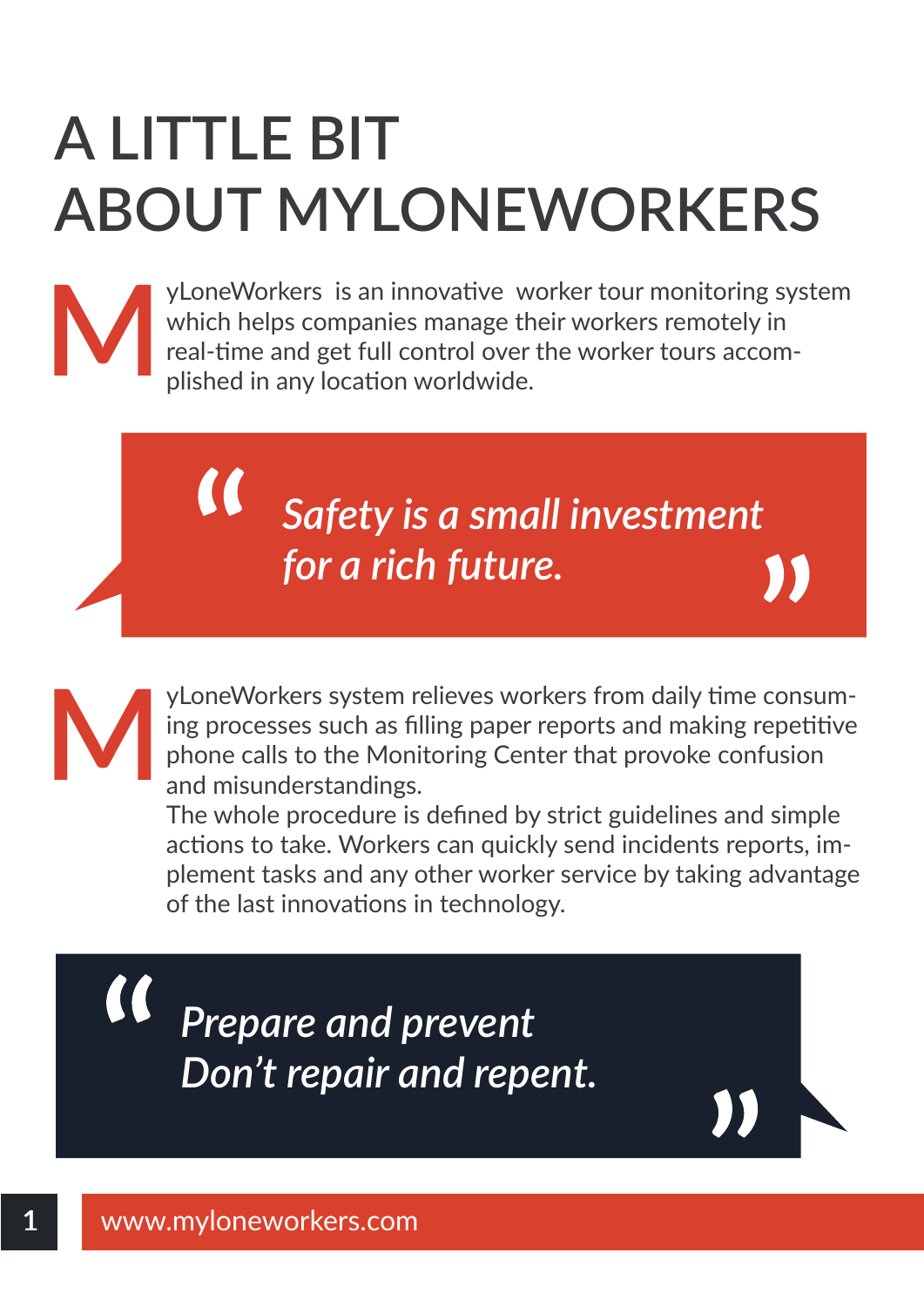# **CONTENTS**

| How to login to the Web & Mobile app?              | 3 |
|----------------------------------------------------|---|
| How to setup Web app Users?                        | 3 |
| How to generate/assign and print Checkpoints?      | 4 |
| How to create Clients/Sites?                       | 4 |
| How to create Incidents for my Workers to report?  | 4 |
| How to create Schedules for my Workers?            | 5 |
| How can I perform a tour as a Worker?              | 5 |
| How can I see the submitted events in the Web app? | 5 |
| <b>Additional resources</b>                        | 6 |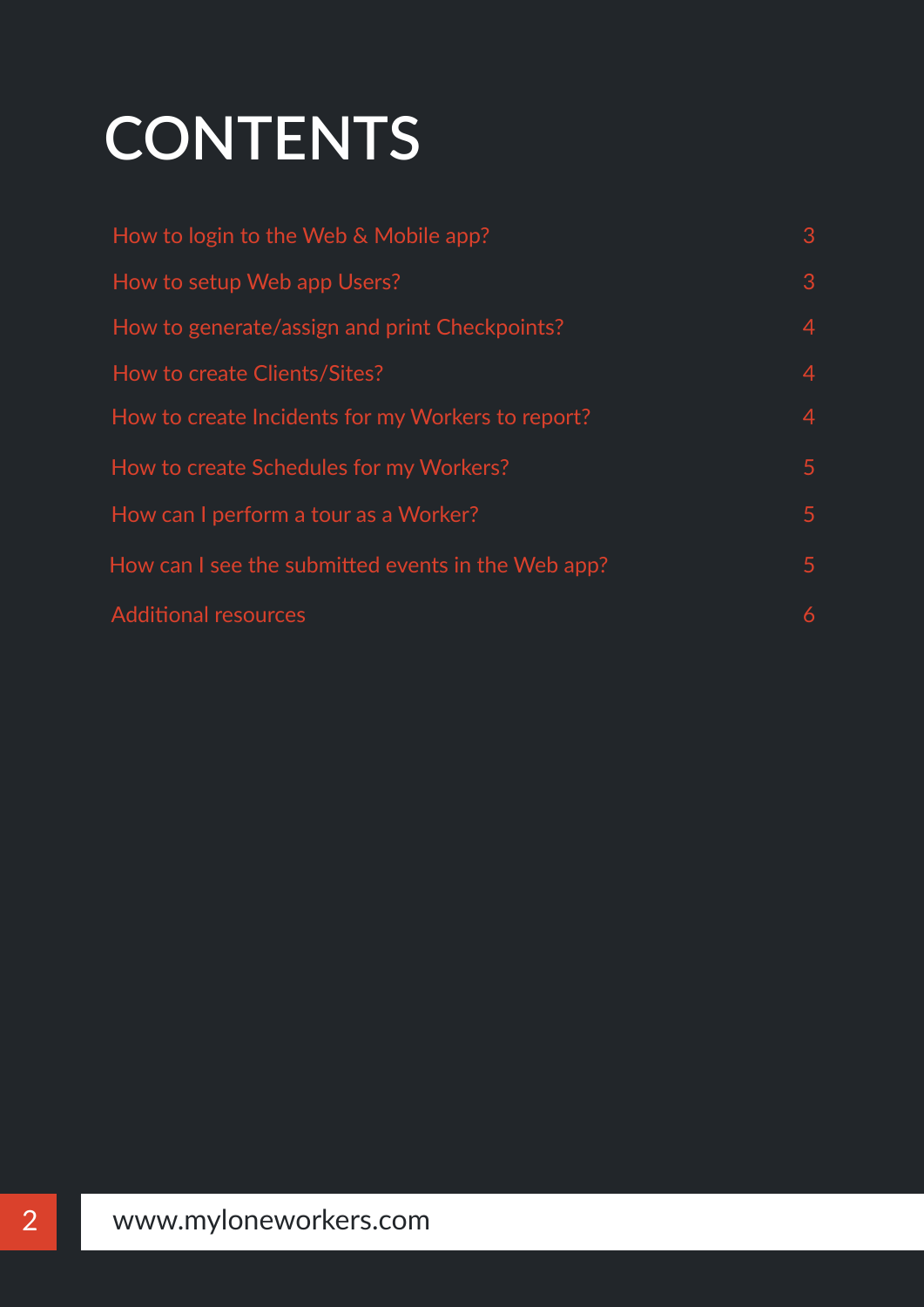# **How to login to the Web & Mobile app?**

You can login to the Web app ([https://app.myloneworkers.com/\)](https://app.myloneworkers.com/), using the credentials that you have received in your email upon account creation.

The Mobile app is used by the Workers to complete schedules and report anything that comes up during their shift.

Your Workers need to download the mobile application on their smartphones which can be found on the below links:



The Workers' credentials can be found on the Web app, under "Company" -> "Workers"

# **How to setup Web app Users?**

The Web app is used by the managers (Users) in order to manage the employee's patrols, create their schedules and export reports.

Users can also be set to receive workers' SOS alerts and schedule reports via e-mail.

You can access the Users panel by clicking on the top left "Company" tab and selecting "Users". You can "Add" as many Users you want and create unique credentials for each one of them.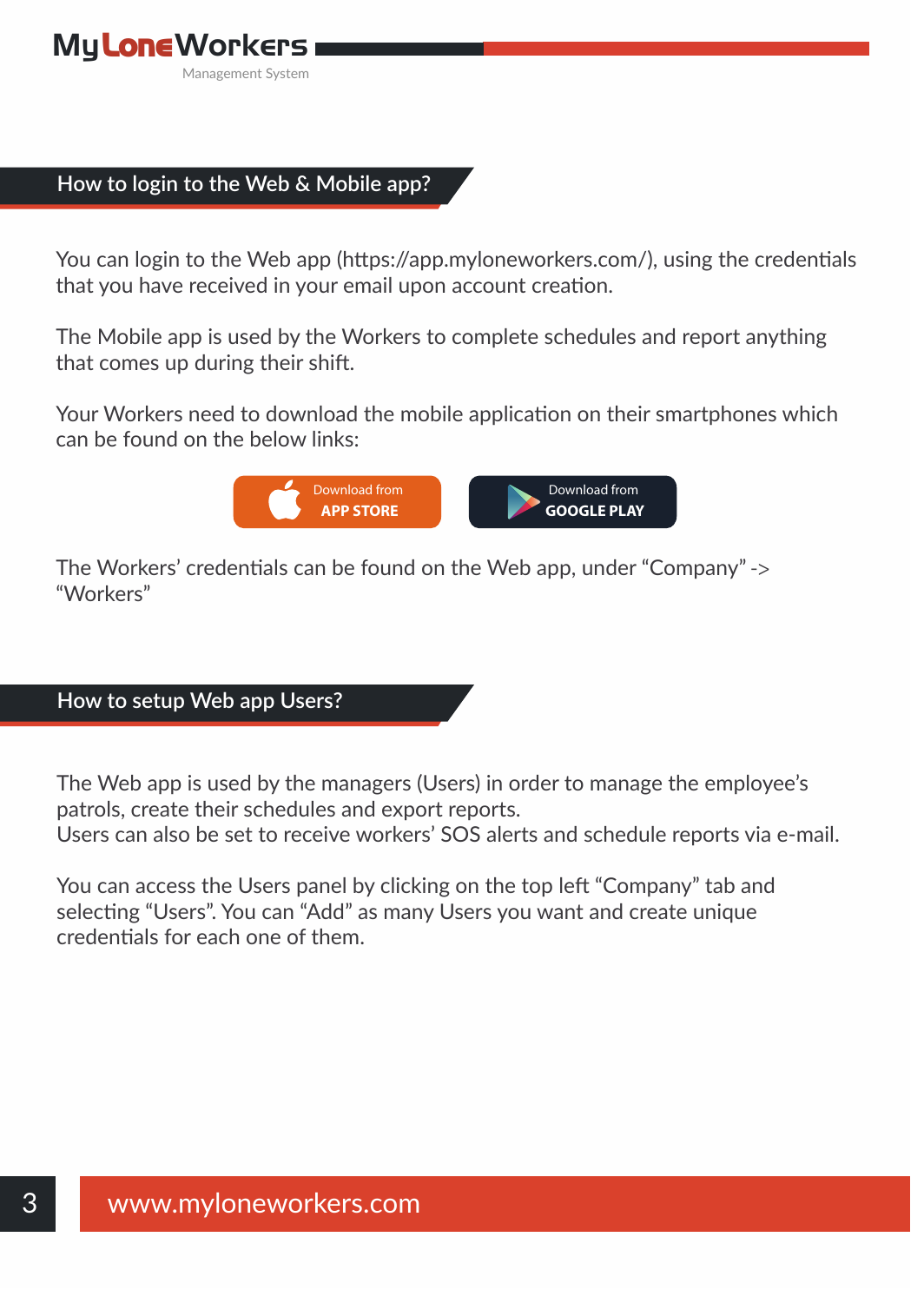# **How to generate/assign and print Checkpoints?**

MyLoneWorkers offers 4 checkpoint types: QR-Codes, NFC tags, Beacons and Virtual Checkpoints.

You can find all available checkpoints by navigating to "Company" and pressing "Checkpoints"; there is no limitation on the number of checkpoints you can have in your account.

QR-Codes can be quickly created through the web app, by pressing "Add QR-Code" button. To print a QR-Code you have created, just select it, press "View QR-Code" and "Save" or "Print" it.

NFCs can be easily assigned to the web app by following this user guide: [https://www.myloneworkers.com/blog/how-assign-checkpoints](https://www.myloneworkers.com/blog/checkpoint-comparison)

For more checkpoint types and a quick comparison between them, you can check the following blogpost:<https://www.myloneworkers.com/blog/checkpoint-comparison>

### **How to create Clients/Sites?**

You can create unlimited Clients & Sites through the "Clients" menu in the Web app, by pressing "Add".

After a Client is added, you can add their Sites through the right panel and you can also assign as many checkpoints you wish to each Site, by selecting it and pressing "Manage Check Points"– this will help the system associate Scan, MMEs and Incident events to particular Sites later on!

# **How to create Incidents for my Workers to report?**

Incidents can be predefined through the web app based on your needs & experience; this allows your Workers to quickly report them when needed!

The list can be created through the Web app by the user, by navigating to Company Incidents and pressing "Add".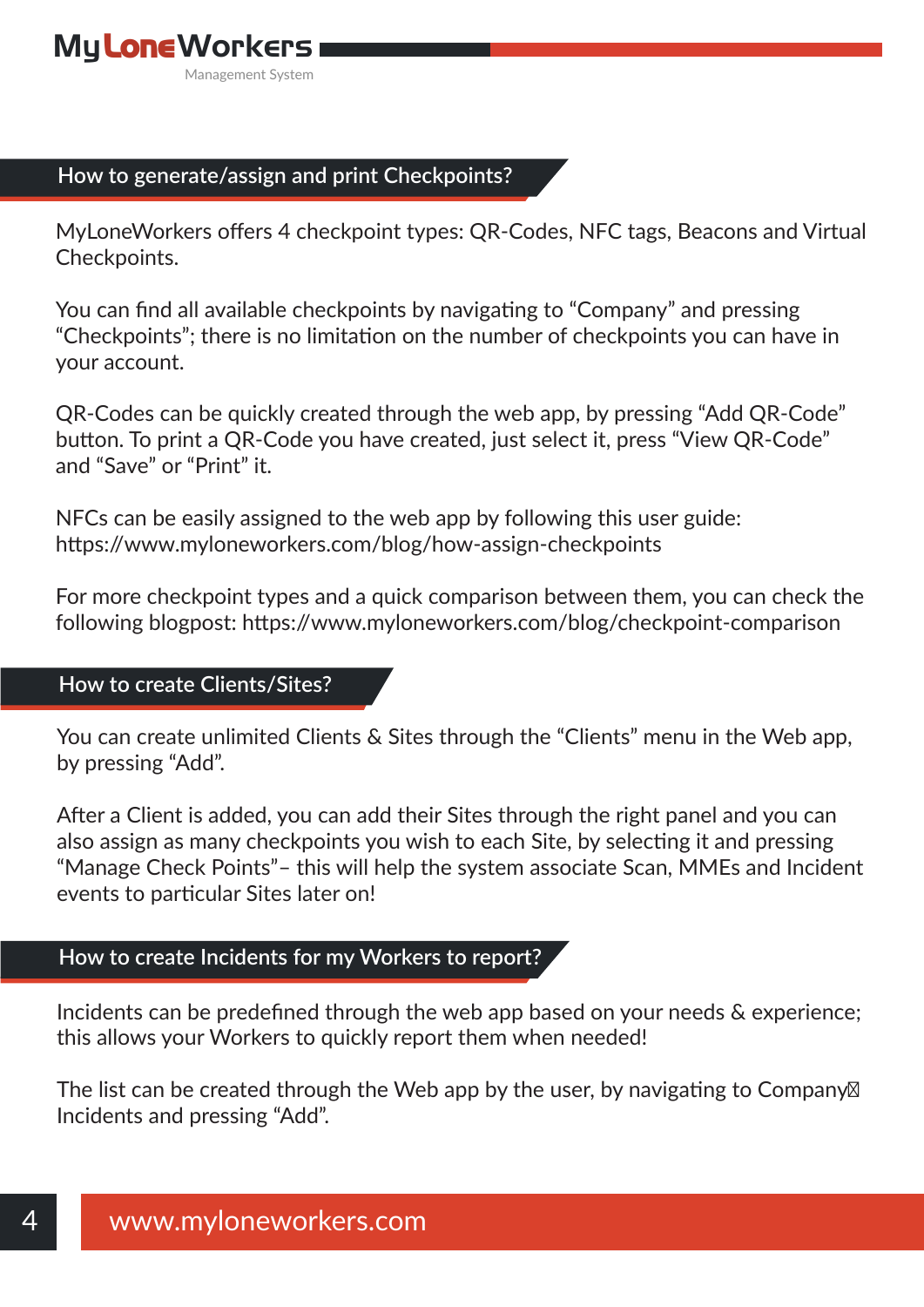## **How to create Schedules for my Workers?**

Users can create Schedules for the workers to follow to ensure they are located in the right place at the right time.

You can create a schedule by navigating to "Routes" -> "Schedules" and pressing "Add" on the top right; you need to define the Workers and checkpoints that will be involved in the schedule, as well as the time period your Workers will scan each checkpoint in order for the Schedule to be completed.

### **How can I perform a tour as a Worker?**

After logging in to the mobile app the main patrol screen appears, which contains 4 main buttons. You can Scan a checkpoint, send an MME (with images, video, text, signature), submit an Incident from the predefined list or send an SOS alert by pressing the respective button.

*All events sent by the mobile app are submitted in the web app in real time (i.e. via WiFi or mobile data), but even if there is no adequate internet connection at the time, they will be stored locally and will be sent later on, when the internet connection is established.*

#### **How can I see the submitted events in the Web app?**

As a Web app User, you can see all submitted events from the Workers in the "Events" Browser (the main screen of the web app) by making use of the various available filters on the left panel (e.g. Worker, Date, Client filters).

After applying the desired filters, the relevant events will appear in the right part of the screen under "Events" panel, along with the date/time they were submitted and the Workers' details & location at the time they were performed.

You can quickly export an events report (that will contain all events based on the filters you have applied) through the same screen, by pressing the "Export to Excel/PDF" buttons at the bottom left of your Events Browser.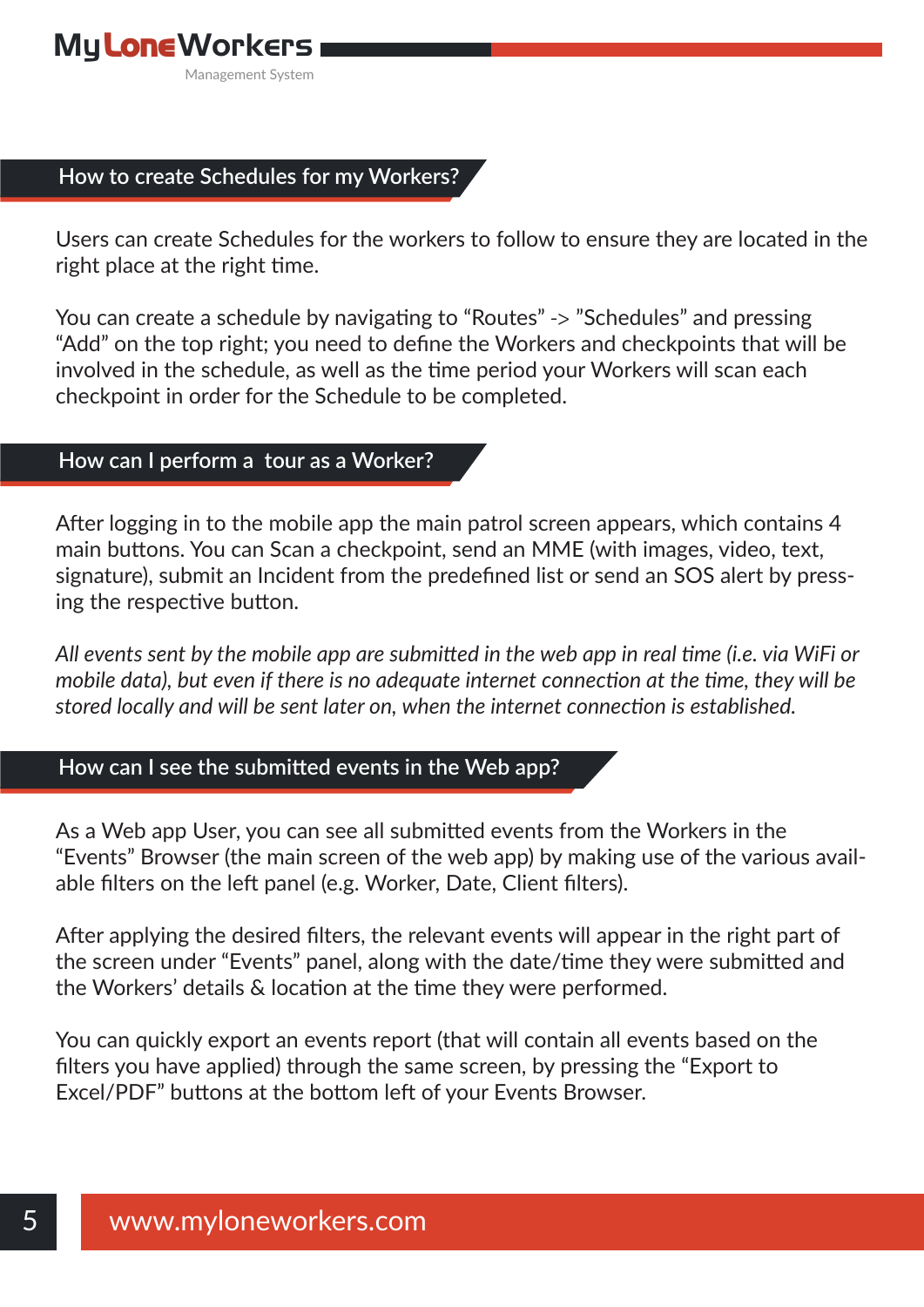

#### **Additional resources**

- **Complete User Guides**: <https://www.myloneworkers.com/user-guides>
	- **How to guides**:<https://www.myloneworkers.com/how-guides>
	- **FAQs**: <https://www.myloneworkers.com/frequently-asked-questions>

**Do you want to get as much value from your investment in MyLoneWorkers as possible?**

**[Take advantage of our structured Training Packages now!](https://www.myloneworkers.com/support-packages)**

For more info visit here:

<https://www.myloneworkers.com/blog/support-services-startup-training> and contact us at info@myloneworkers.com to discuss your unique training requirements.